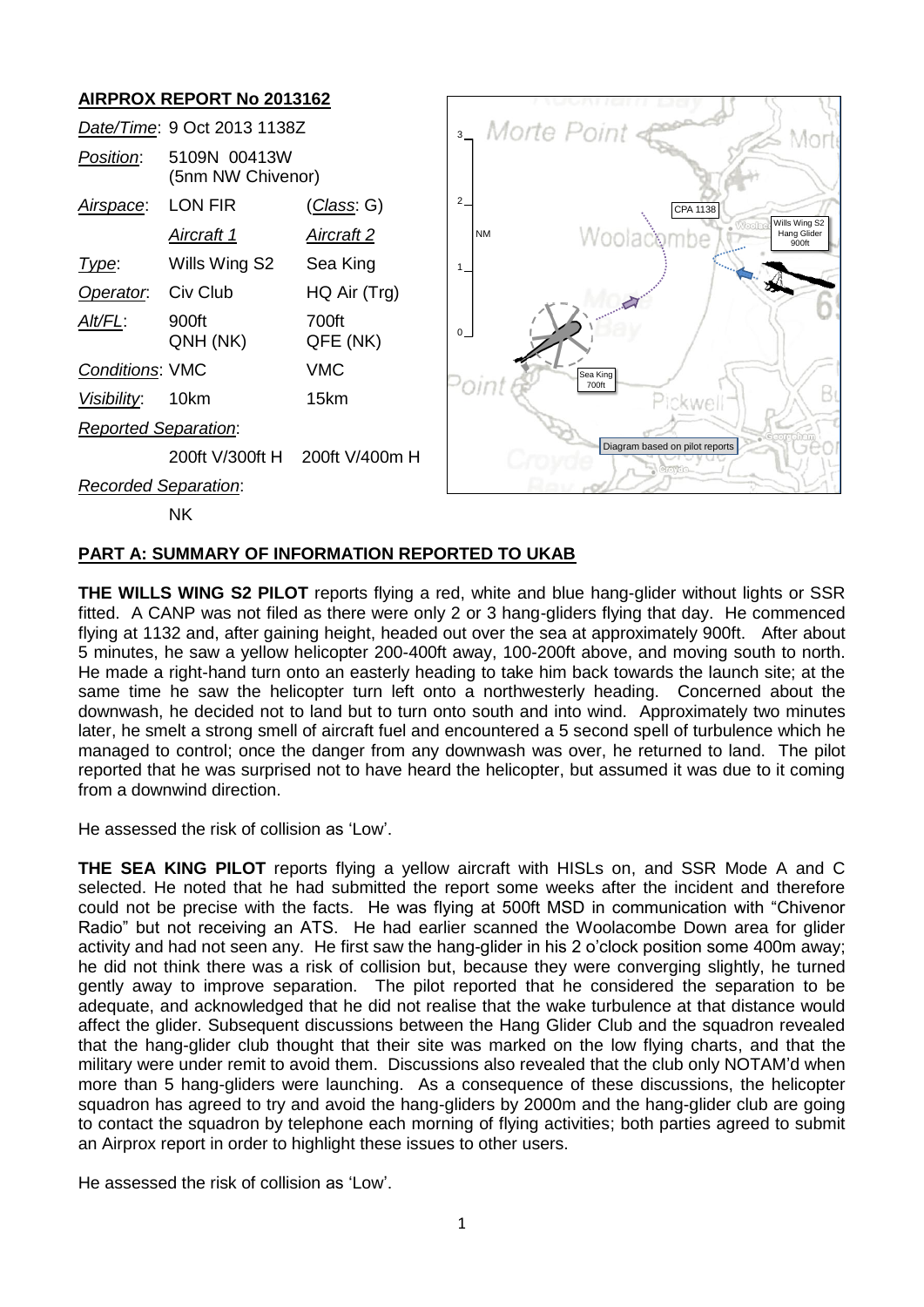## **Factual Background**

The weather reports at Cardiff and Exeter were reported as follows:

METAR EGFF 091320Z 29013KT 9999 SCT024 SCT040 13/09 Q1020 METAR EGTE 091320Z 30011KT 280V340 9999 BKN030 14/09 Q1021

### **Analysis and Investigation**

#### **Military ATM**

The Sea King was in radio contact with Chivenor Radio but was not receiving an ATS; the air-toground frequency is manned by an ATM Flight Ops Assistant based on the Squadron. No radar replay data was available.

The Sea King pilot reported a late sighting of the hang-glider and a turn away at approximately 400m lateral separation; the hang-glider pilot estimates the lateral separation to be closer to 100m. The Sea King pilot reports being at a height of 700ft, clear of cloud and with good in-flight visibility. There was a delay between the incident and the Sea King pilot being made aware of the Airprox by the Hang-gliding Club and this may have affected the accuracy of the Occurrence Report. The Sea King pilot expressed concern over the lack of notification of the Hang-gliding activity and the lack of marking on Low Flying Charts. The incident has produced a number of internal recommendations, including improved notification of hang-glider activity, and clarification on safe separation criteria.

### **UKAB Secretariat**

Both pilots were operating under VFR in Class G airspace, with an equal responsibility for collision avoidance<sup>1</sup>, and the Sea King pilot was required to give way to the hang-glider<sup>2</sup>.

#### **Comments**

#### **HQ Air Command**

The pilots of both aircraft detected a possible confliction and took immediate action to resolve the situation, once again emphasising the importance of an effective visual scan and early decisive action. However, this incident has highlighted a lack of appreciation of the margins by which helicopters should avoid hang-gliders and/or microlights due to the effect of downwash. Whilst this has been resolved locally, the pilots are to be commended on their submission of this report in order to inform the wider aviation community. Furthermore, at the time of the Airprox there was no depiction of hang-glider sites on military series low flying charts. In the time since this incident, the representation of hang-glider sites has been reintroduced onto the 1:500,000 scale Low Flying Charts but not yet onto the 1:250,000 Low Flying Charts; AIDU should look into resolving this inconsistency.

#### **Summary**

 $\overline{\phantom{a}}$ 

A Sea King and a Wills Wing S2 hang-glider flew into conflict 5nm NW Chivenor. Both pilots were flying in Class G airspace and were flying in VMC and VFR. Neither aircraft was in receipt of an ATS.

<sup>1</sup> Rules of the Air 2007 (as amended), Rule 8 (Avoiding aerial collisions)

 $2$  ibid., Rule 9 (Converging)